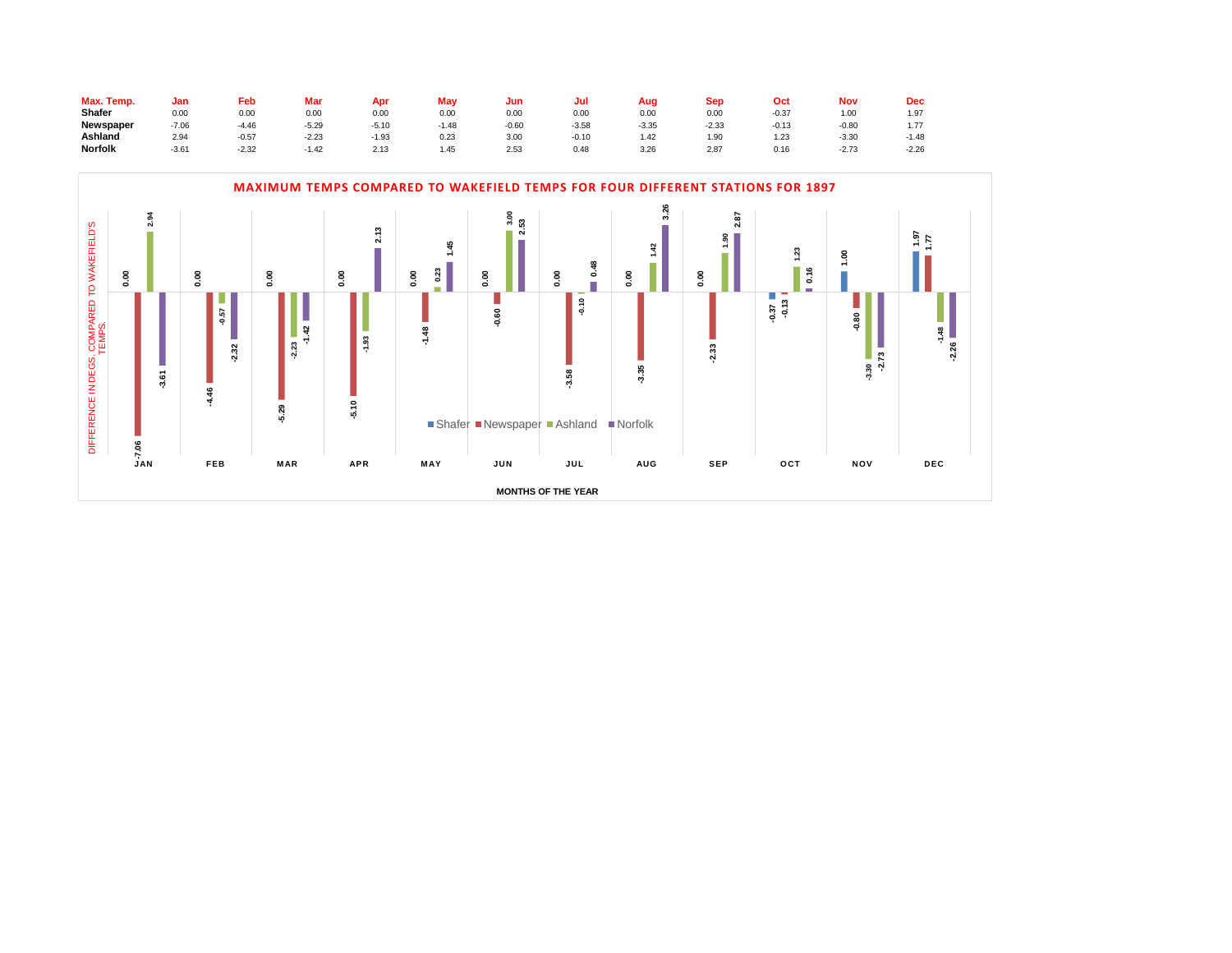| 1897              |                                                                                                                                                                                                                                |  |  |  |  |  |  |  |  |                                                                                                                                                                            |  |  |  |  |  |  |
|-------------------|--------------------------------------------------------------------------------------------------------------------------------------------------------------------------------------------------------------------------------|--|--|--|--|--|--|--|--|----------------------------------------------------------------------------------------------------------------------------------------------------------------------------|--|--|--|--|--|--|
| Days of the Month |                                                                                                                                                                                                                                |  |  |  |  |  |  |  |  | 1  2  3  4  5  6  7  8  9  10  11  12  13  14  15  16  17  18  19  20  21  22  23  24  25  26  27  28  29  30                                                              |  |  |  |  |  |  |
| Ashland           | $-0.17$ $0.67$ $-1.50$ $-0.42$ $1.33$ $-0.67$ $1.08$ $0.50$ $-1.75$ $-1.92$ $0.33$ $0.92$ $1.83$ $-0.33$ $0.75$ $-1.25$ $-0.50$ $0.42$ $-0.50$ $0.40$ $0.50$ $0.00$ $-0.25$ $-2.83$ $0.92$ $1.83$ $2.00$ $-0.30$ $-0.45$ $0.3$ |  |  |  |  |  |  |  |  |                                                                                                                                                                            |  |  |  |  |  |  |
| Newspaper         | -2.33 -4.17 -3.33 -3.50 -1.67 -5.00 -3.75 -3.08 -4.25 -3.92 -3.50 -3.50 -1.50 -2.67 -1.17 -1.08 -1.67 -0.08 -3.00 -3.92 -3.42 -3.25 -3.58 -4.92 -1.17 -0.92 1.08 -3.00 -3.27 -1.91 -1.57                                       |  |  |  |  |  |  |  |  |                                                                                                                                                                            |  |  |  |  |  |  |
| J. C. Shafer      |                                                                                                                                                                                                                                |  |  |  |  |  |  |  |  | 0.33 0.17 0.17 0.50 0.83 0.25 0.25 0.42 1.33 -0.33 0.83 0.00 0.50 0.25 -0.17 0.50 0.17 1.00 0.08 0.25 0.33 -0.17 0.08 0.33 0.00 0.08 1.00 -0.92 -0.82 0.27 0.00            |  |  |  |  |  |  |
| <b>Norfolk</b>    |                                                                                                                                                                                                                                |  |  |  |  |  |  |  |  | 1.00 -1.17 -0.67 -0.58 -0.33 -0.17 0.17 0.67 -0.17 -1.17 1.08 -0.67 1.58 -0.42 1.83 2.17 -0.83 0.42 0.00 -0.92 -0.08 -1.00 -1.92 -3.33 -1.17 0.75 1.75 2.20 1.64 0.64 0.86 |  |  |  |  |  |  |

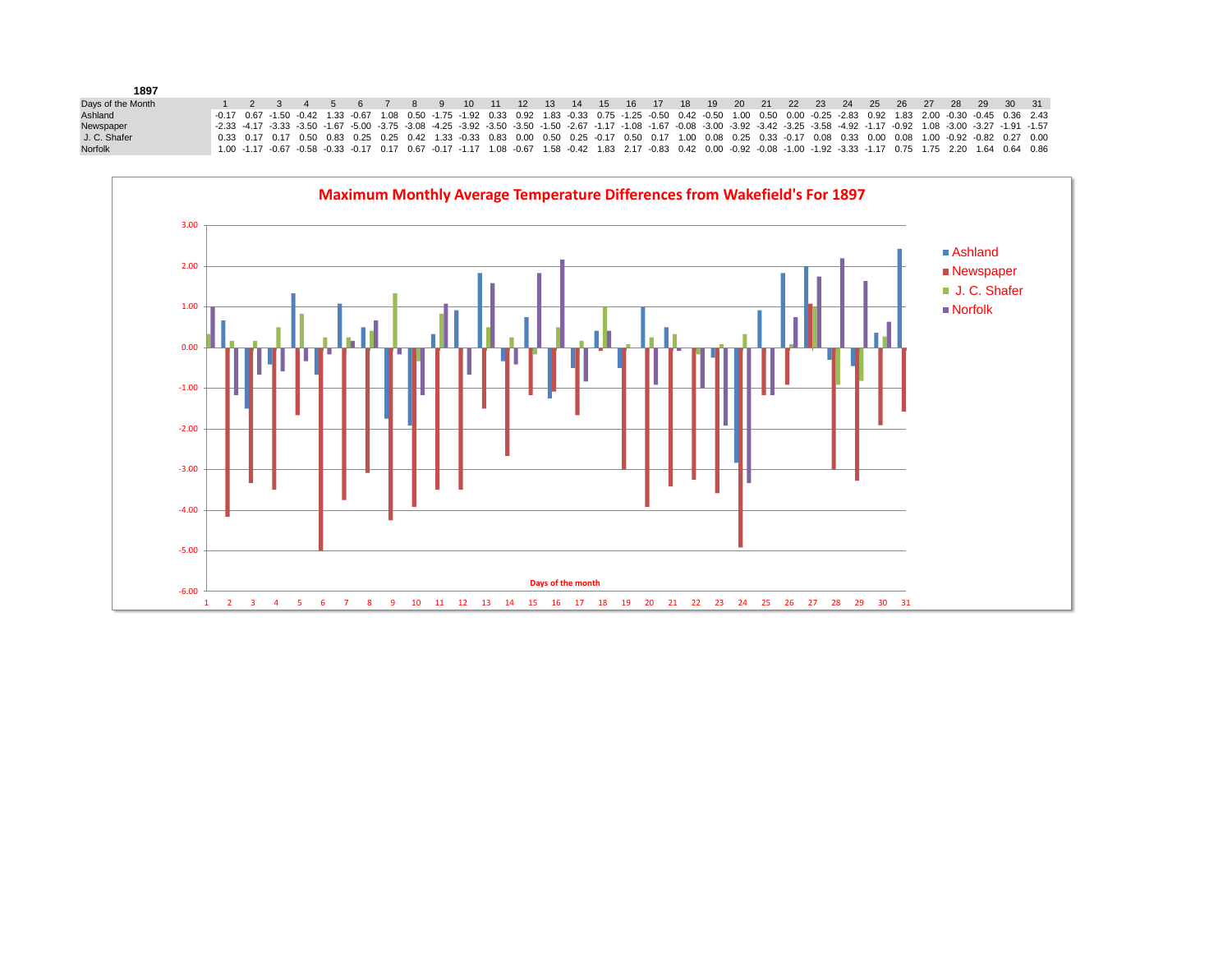| 1898              |  |  |  |  |  |  |  |  |  |  |  |  |  |  |                                                                                                                                                                                                 |                                                                                                                   |
|-------------------|--|--|--|--|--|--|--|--|--|--|--|--|--|--|-------------------------------------------------------------------------------------------------------------------------------------------------------------------------------------------------|-------------------------------------------------------------------------------------------------------------------|
| Days of the Month |  |  |  |  |  |  |  |  |  |  |  |  |  |  |                                                                                                                                                                                                 | 1  2  3  4  5  6  7  8  9  10  11  12  13  14  15  16  17  18  19  20  21  22  23  24  25  26  27  28  29  30  31 |
| Ashland           |  |  |  |  |  |  |  |  |  |  |  |  |  |  | $-2.1$ $-1.4$ $-1.8$ $-1.1$ $-0.8$ 0.25 $-0.3$ $-1.4$ $-0.3$ $-1.9$ $-0.3$ $-0.4$ $-0.1$ $0.08$ 0.5 $-0.6$ 0.92 $-0.3$ $-1$ $-0.1$ 0.42 1.58 1.25 $-0.5$ $-0.4$ $-1.4$ 0.67 0.58 1.09 0.09 0.86 |                                                                                                                   |
| Newspaper         |  |  |  |  |  |  |  |  |  |  |  |  |  |  | $-0.8$ 0 $-0.5$ -1.2 0 $-0.8$ -0.1 -1 -0.8 -1.3 -0.2 -0.1 -0.3 -2.3 -0.8 -0.9 -1.6 0.5 -0.8 0.75 -0.3 -2.9 1 -0.7 0.25 -0.2 -1 -1.5 -0.8 1.09 0                                                 |                                                                                                                   |
| J. C. Shafer      |  |  |  |  |  |  |  |  |  |  |  |  |  |  | 0.27 0.27 -1.5 -0.8 -1 -1.2 1.09 1.45 0.55 0.91 0.18 1.18 -1 0 2.45 2.64 1.73 1.45 0.18 0.27 1.91 -1.6 0.64 1.18 0.55 -0.4 -0.5 0.36 0.4 1 -1 -1                                                |                                                                                                                   |

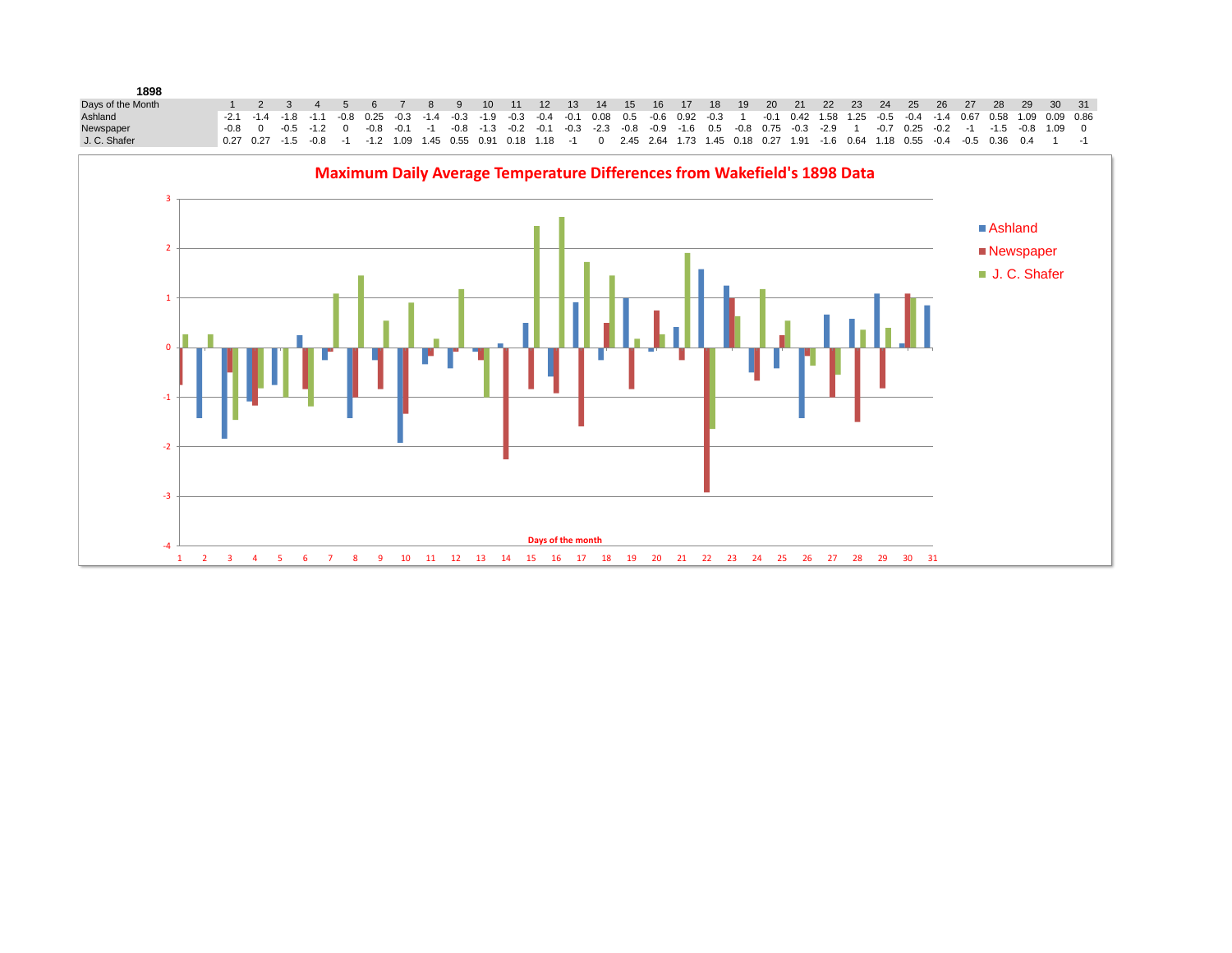| Minimum 1897              |                                                                                                                                                                                       |  |                                      |                                                                       |                                                                        |          |  |                  |     |     |      |      |       |      |                                                                                                                                                                                                                                |  |    |    |      |    |      |    |                                |
|---------------------------|---------------------------------------------------------------------------------------------------------------------------------------------------------------------------------------|--|--------------------------------------|-----------------------------------------------------------------------|------------------------------------------------------------------------|----------|--|------------------|-----|-----|------|------|-------|------|--------------------------------------------------------------------------------------------------------------------------------------------------------------------------------------------------------------------------------|--|----|----|------|----|------|----|--------------------------------|
| Days of the Month         |                                                                                                                                                                                       |  |                                      |                                                                       | $\begin{array}{ccc} \cdot & \cdot & \cdot & \cdot & \cdot \end{array}$ | 10 11 12 |  | 13 <sup>13</sup> | -14 | -15 | - 16 | - 17 | $-18$ | - 19 | 20 21 22 23                                                                                                                                                                                                                    |  | 24 | 25 | - 26 | 27 | - 28 | 29 | $30 \quad 31$                  |
| Ashland Daily Ave. Dif.   | $-1.00$ $0.42$ $0.00$                                                                                                                                                                 |  |                                      | $-1.00$ 0.42 $-0.67$ 1.50 2.25 0.67 $-1.25$ $-0.17$ $-0.75$ 2.17 0.67 |                                                                        |          |  |                  |     |     |      |      |       |      | 1.00 -0.83 0.75 0.50 0.33 -0.92 1.33 1.50 -1.00 -0.83 1.00                                                                                                                                                                     |  |    |    |      |    |      |    | 2.00 2.58 1.75 1.82 1.18 -0.43 |
| Newspaper Daily Ave. Dif. |                                                                                                                                                                                       |  |                                      |                                                                       |                                                                        |          |  |                  |     |     |      |      |       |      | $-1.17$ $-0.75$ $0.83$ $-1.83$ $-1.33$ $0.25$ $0.58$ $1.75$ $0.17$ $-1.25$ $-0.50$ $-1.08$ $1.42$ $1.00$ $0.92$ $-1.08$ $-0.58$ $-1.25$ $0.00$ $-1.83$ $0.33$ $-0.58$ $-2.50$ $-1.17$ $0.67$ $1.58$ $-0.75$ $0.25$ $0.18$ $0.$ |  |    |    |      |    |      |    |                                |
| Shafer Daily Ave. Diff.   |                                                                                                                                                                                       |  | $-0.09$ $-0.36$ $0.18$ $0.55$ $0.00$ |                                                                       |                                                                        |          |  |                  |     |     |      |      |       |      | 0.55 0.09 0.45 -0.64 0.45 0.18 -0.09 0.27 0.36 -0.18 -0.45 0.00 -0.18 0.27 0.18 0.00 0.09 -0.82 0.45 0.55 0.45 -0.91 -0.18 -1.50 -0.20 -0.86                                                                                   |  |    |    |      |    |      |    |                                |
| Norfolk Daily Ave. Dif.   | -2.08 0.17 0.42 -1.08 -2.50 -3.42 -2.25 -1.50 -1.83 -2.58 -2.33 -1.92 -0.67 -2.33 -0.50 -0.08 -1.17 -1.08 -2.42 -3.50 1.17 -1.25 -2.00 -1.42 -3.25 -3.08 -1.92 -3.83 -1.55 -1.55 2.43 |  |                                      |                                                                       |                                                                        |          |  |                  |     |     |      |      |       |      |                                                                                                                                                                                                                                |  |    |    |      |    |      |    |                                |

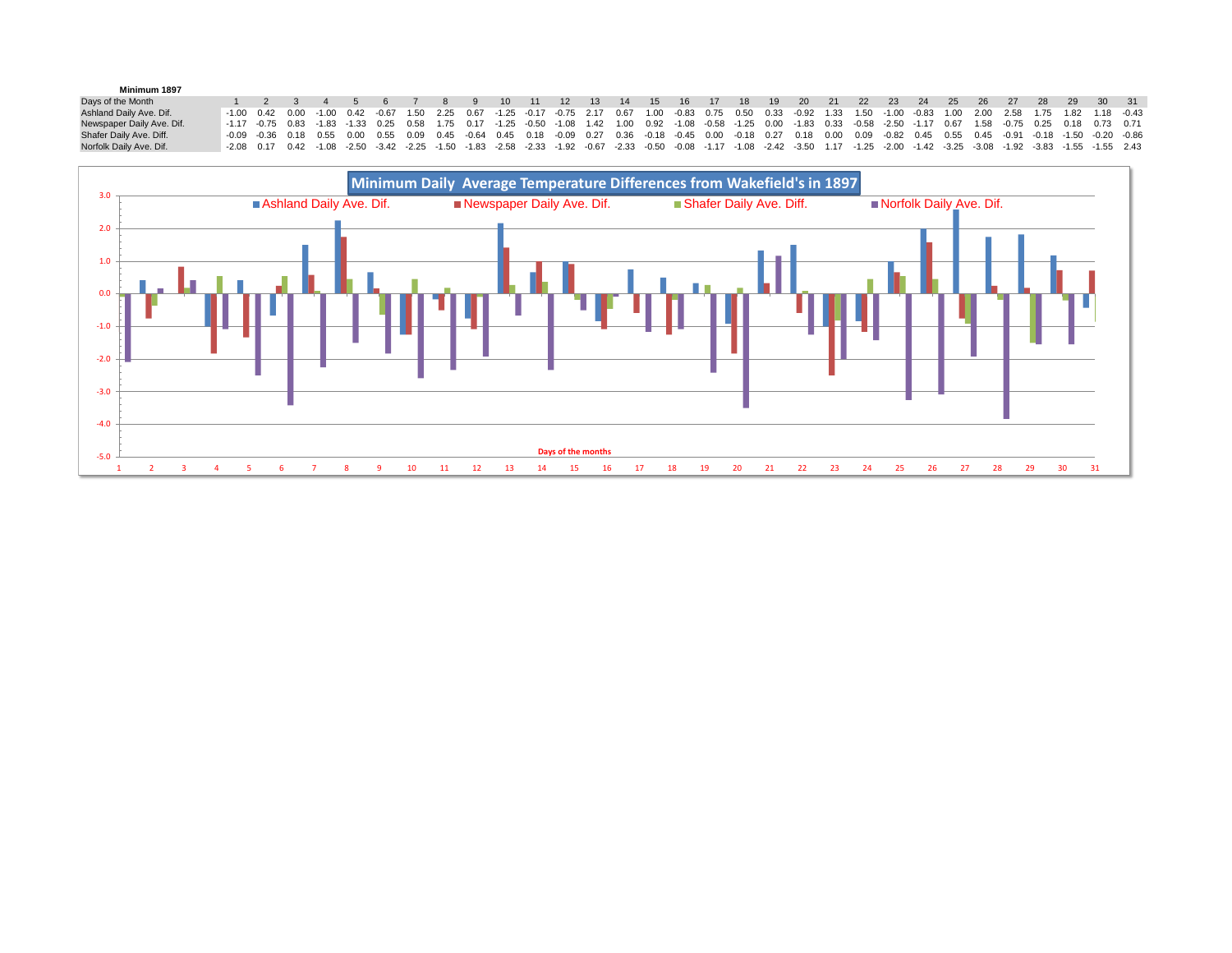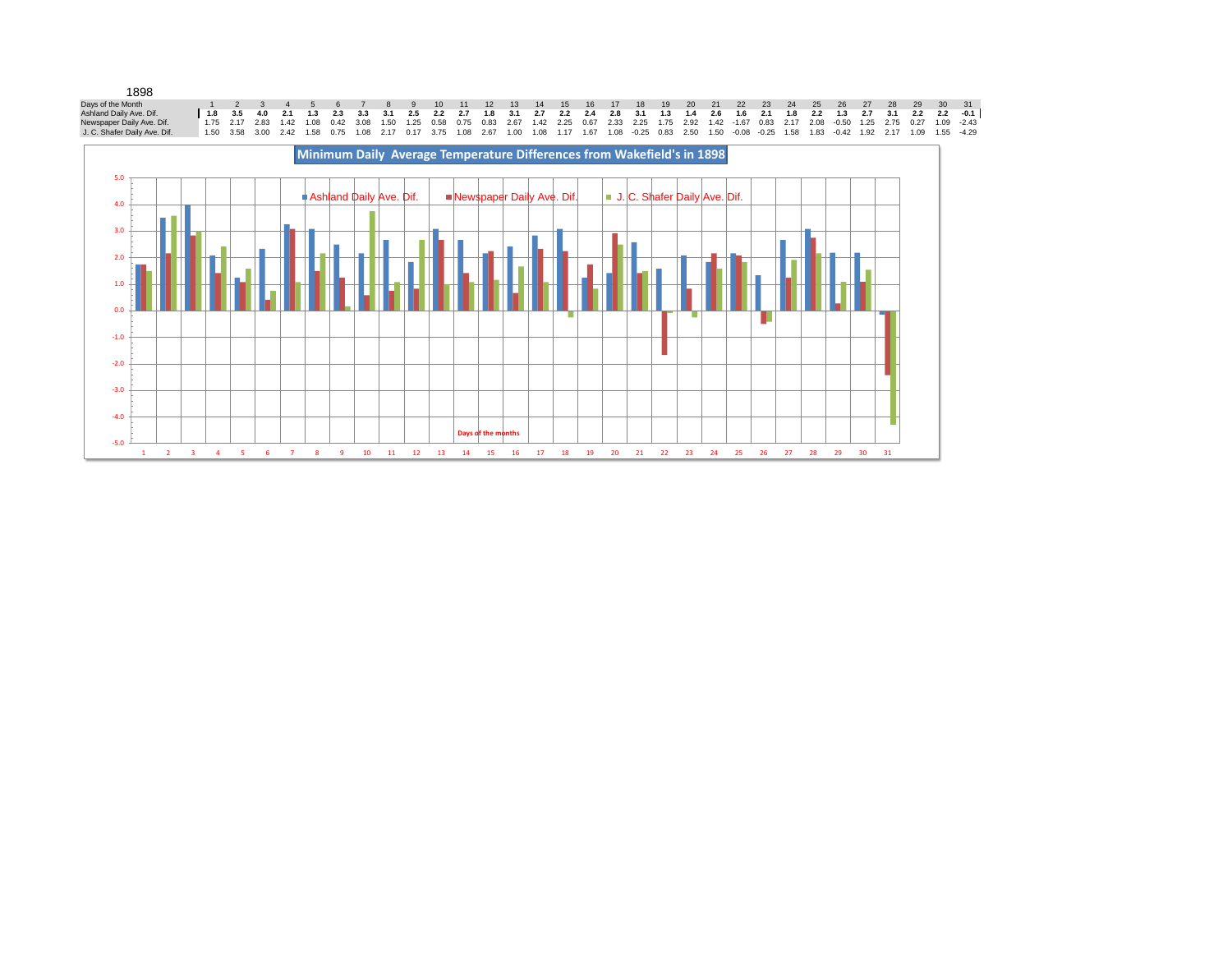| Max. Temp       | Jan     | Feb     | Mar     | Apr     | Mav     | Jun     | Jul     | Aug   | Sep     | Oct   | Nov   | Dec   |
|-----------------|---------|---------|---------|---------|---------|---------|---------|-------|---------|-------|-------|-------|
| <b>Shafer</b>   | 0.00    | 0.00    | 0.00    | 0.00    | 0.00    | 0.00    | 0.00    | 0.00  | 0.00    | 0.00  | 0.52  | 0.81  |
| <b>Newspape</b> | $-3.31$ | $-1.61$ | $-2.87$ | $-3.33$ | $-0.95$ | $-1.32$ | -2.03   | -1.58 | $-0.97$ | -4.45 | 0.27  | 0.32  |
| Ashland         | -1.39   | 0.46    | $-1.73$ | $-1.67$ | $-0.21$ | 0.27    | $-0.11$ | 0.79  | 2.37    | . 03  | 0.72  | 0.32  |
| <b>Norfolk</b>  | $-4.87$ | -3.00   | $-2.76$ | $-1.98$ | -1.29   | $-1.67$ | -2.05   | -1.02 | $-0.57$ | -2.50 | -4.33 | -3.06 |

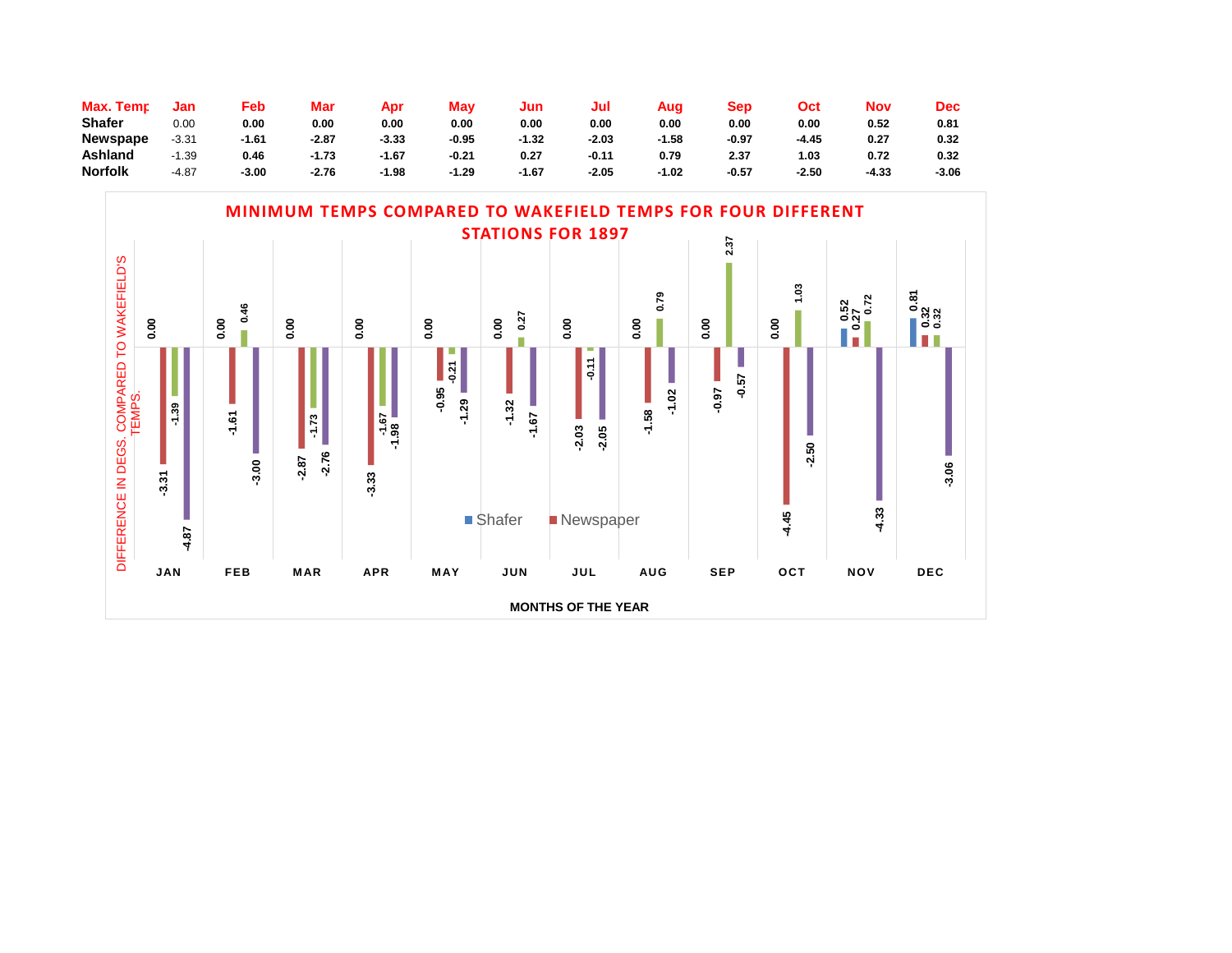